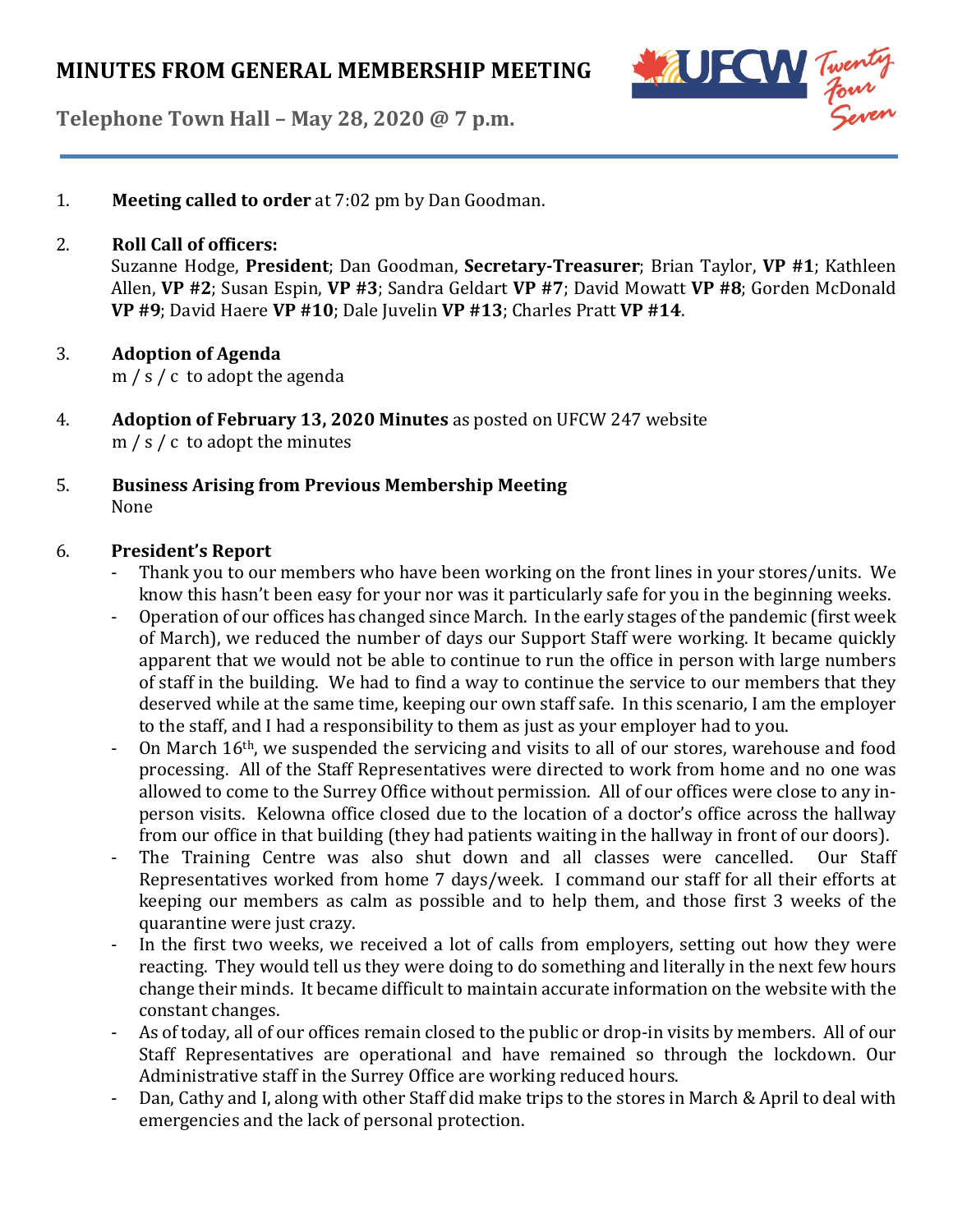- Dan, Cathy, Bruce & Guy made trips to various Safeway stores to hand out cloth masks that were made for us by a woman in Burnaby; and check on the members in the stores that began expanding their deli operations.
- As of May 11<sup>th</sup> we've expanded our operation in the Surrey Office to include 1 day/week in office for the Reps and some of the Support Staff to 2 days/week. The days are scheduled and no more than 5 staff are allowed at one time. We also included one day/week of store/unit visits by the Reps. Effective June 1, we'll be expanding the servicing of stores/units to 2 days/week.
- Reps will continue to take their calls from home for 2 days/week and work 1 day/week from inside the office, at least over the summer. We continue to meet at least once per week over Zoom video conference.
- On the National level, all conferences and conventions that were to take place in 2020 have been cancelled or postponed to 2021. It includes the Women and Racialized Women in Leadership course, Member Engagement Conference, NDF Conference, CLC and the BC Federation of Labour's Convention.
- Our charity fundraising events did not take place last week, but we hold out hope for the annual Light the Night Walk in Stanley Park in October.
- We are not meeting in person for the National Council Board meetings or any of the International VP meetings. Any issues that we need to deal with at the Labour Board is done by conference call only. Everything with bargaining was suspended (Dan & Dean will give more details)
- Our Executive Board meeting was held by Zoom conference call on May 19, including the presentation and approval of the 2019 Audited Financial statement.
- We've had a few confirmed cases of COVID-19 in some of the retail stores (Loblaws & Sobeys). The Employers, in both cases, have acted quickly and well within the guidelines of public Health Canada to deal with isolation of workers who had contact with the infected person, with pay and the sanitization of the workplaces. We were able to reach out to some of our members in isolation and offer our assistance.
- We have no deaths among our members in BC and none of the 247 staff have fallen ill. We've had no confirmed cases in any of our food processing plants so far, due mainly to the willingness of those employers to take early steps to protect our members (FG Deli & Five Corners Meat). In other provinces, this has sadly not been the case. Cargill in Alberta had 50% of the workplace infected, 2 members' deaths; and JBS in Brooks had over 450 infections. UFCW Local 401 has been extremely active dealing with the outbreaks in Cargill and JBS in Alberta.
- Our National President, Paul Meinema, has written to the Prime Minister, Justin Trudeau asking for legislation to be put in place to protect our members in food processing and retail. In addition, he has demanded that there be a federal program to protect against wage loss for anyone who is sick with COVID-19 or who had to self-isolate because of the contact with someone who has it. While Loblaw & Sobeys and many other employers we deal with have paid our members to be off or have topped up the CERB payments, many other employers, like Cargill have not.
- Most of our members have continued to work, but Centennial Foods had layoffs due to the lack of restaurant supplying. Swiss Chalet in Victoria announced its' closure on May 15th.
- Other issues we are continuing to deal with on our members behalf is the continuation of the premium pay for our members in the retail stores, more PPE, more sick time and the continuation of customer controls in the stores.
- We are behind all of you and continue to take steps to ensure your safety as you work.
- m / s / c to adopt the President's report as read

# 7. **Audited Financial Statement**

Dan's Report begins with the Presentation of the 2019 Audited Financial Statement. Just a reminder, the Local 247 Executive Board previously adopted a motion to do a yearly review of the finances at their second quarter meeting.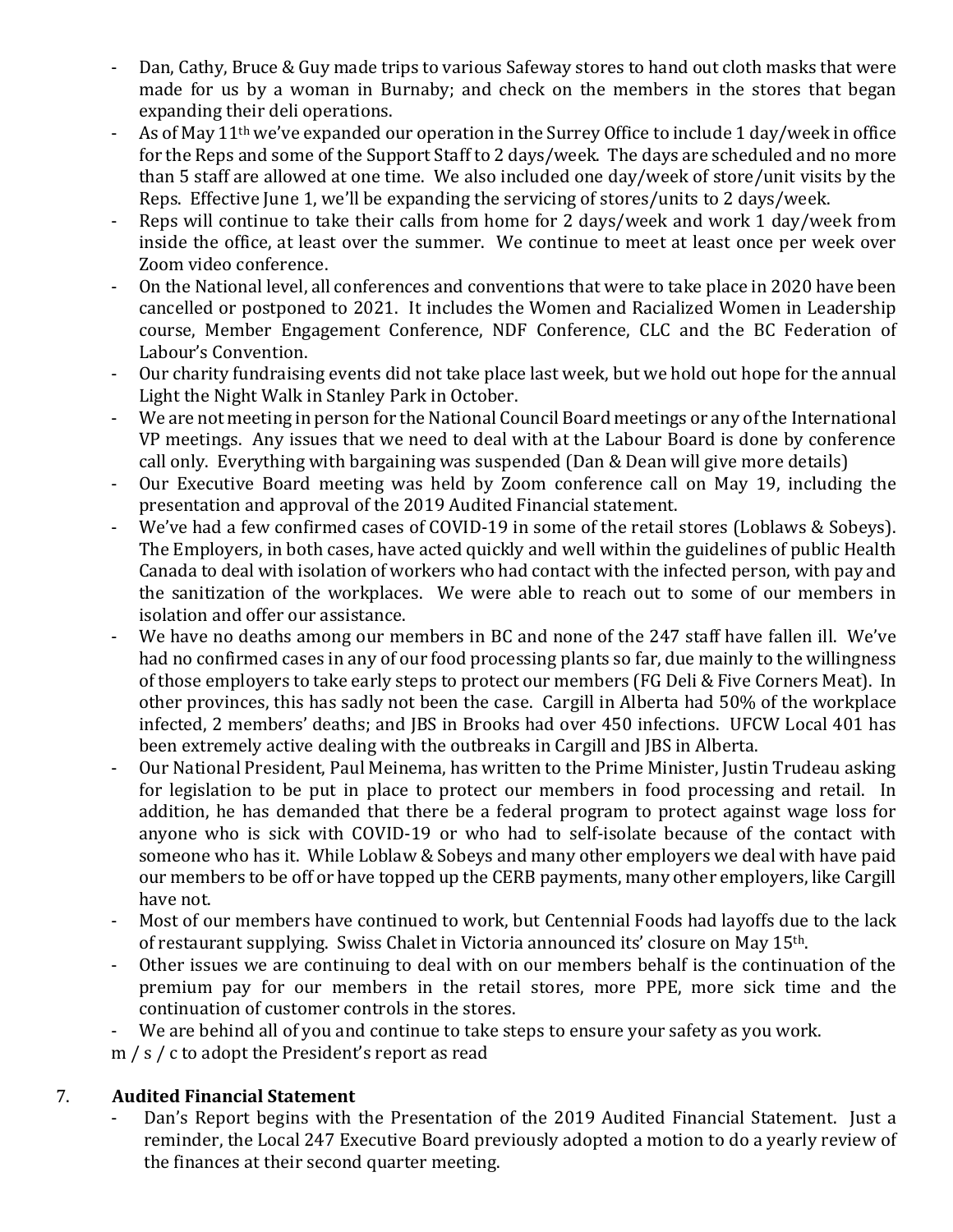# m / s /c to adopt the 2019 Audited Financial Statement report as read.

# 8. **Secretary-Treasurer's Report**

- At the last meeting with Sobeys regarding the continuing negotiations process, we talked about having a day of mediation on Feb. 18<sup>th</sup> with the assistance of Arbitrator Wayne Moore. We were under no illusion that we would be resolving any of the major items but we still wanted to keep up the dialogue.
- We did make some minimal progress but as part of the settlement, the parties agreed to keep the details confidential as they will form part of whatever FOS award we get. We left the process with all the major issues still unresolved.
- We knew at the end of that mediation that FOS was the next step and have had numerous discussions with Tony Glavin, our legal counsel. As we reported recently on the website we have two sets of dates. The first date was last week on May 20 where we presented argument on a preliminary issue and then full submissions are to be made and argued on June 25 & 26. Both processes will be heard by Arbitrator John B. Hall. The preliminary issue is what time period of financials should the arbitrator be considering when looking at our submissions. The Company is taking the position that the same financials that Vince Ready heard prior to issuing his award are the relative ones & we are saying they should be more recent in order to reflect the impact of the closures & conversions. If you recall, there were 10 closures announced in the first 6 months after the award, 5 in January 2019 and 6 in June. This second set of 11 were all included as Safeway stores in the financials Mr. Ready saw and most certainly those closures and conversion impacted other locations.
- On the 20<sup>th</sup>, Tony did an excellent job of presenting our case and on the 22<sup>nd</sup>, Arbitrator Hall ruled that "the Union is entitled to disclosure of the most recent financial statements prepared by the Employer in the same form as provided to Arbitrator Ready in the Section 106 proceeding." He then went on to say "The preliminary ruling does not in any way affect the positions which the parties have respectively taken (or may take) regarding the merits of the dispute, including the factors relevant to the FOS decision." So although we get to see up to date financials, we will still have to argue their relevance at the June dates.
- Cathy Shannon has been working extremely hard in getting all the information and background needed for Tony and Murphy (assisting Tony on the case).
- Also with Sobeys and 1518, we continue to utilize the cross jurisdiction agreement between the three parties which allows members from each Local to access hours in other Locals jurisdiction to help keep members from each Local working. We just extended the agreement until the end of May. It has primarily benefitted our members as the deli departments were the areas most impacted due to the fresh offerings being temporarily shut down. Some stores have returned to full offerings and all should be back to normal by June  $1<sup>st</sup>$  with additional plexiglass being installed.
- Last week, Loblaws called to inform us that they are eliminating the last of the scratch baking in Western Canada and moving to an entirely par-baked product as they have done in Eastern Canada. Currently approximately 75% of the bakery product offering is par-baked, with the remainder baked from scratch in the store. Par-baked products are mixed, shaped, proofed, and partly baked, then flash frozen with the remaining baking time being applied in store. The Company sites several reasons for the changeover, including being able to offer consumers a more consistent product, better availability of product on short notice and less opportunity for product contamination, although certainly we believe cost plays a part as well. This change will be phased in with Vancouver Island stores being affected beginning of June, and outside Metro Vancouver stores following in early July. Inside Metro Vancouver stores will be changed in early August. This will also impact stores in Alberta, Saskatchewan & Manitoba. We have been in contact with other UFCW Locals in those provinces. Although the employer advises there are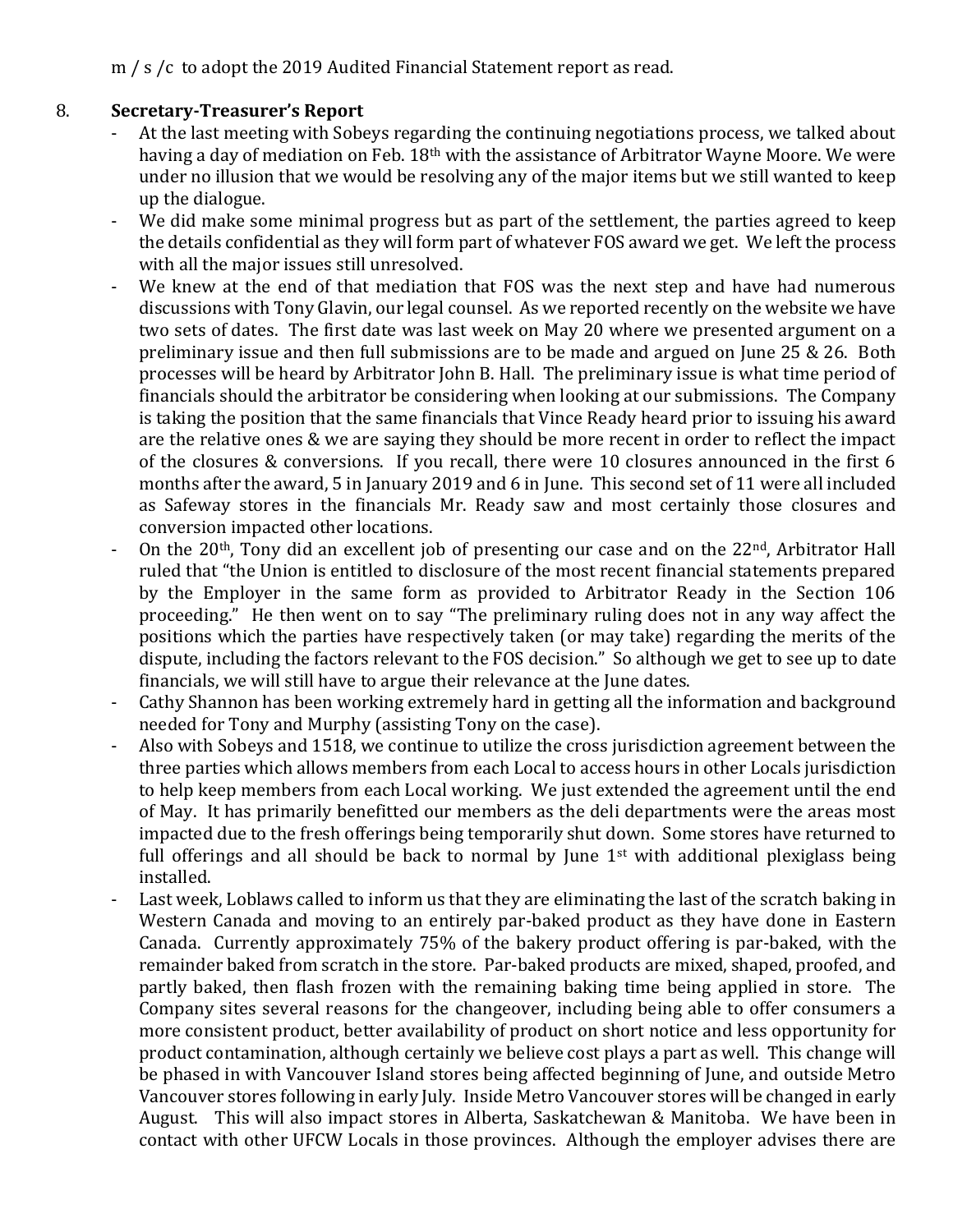currently no plans to reduce labour, should there be an impact in the future, the collective agreement provides strong job and wage protection language.

- In reference to the confirmed cases of COVID 19 in some of our locations, the employers were not allowed to release the names of the members to us for privacy reasons, but they did all agree to contact the members and pass along that should they need any assistance, to call us. For instance, if the person needed help getting groceries or dealing with childcare, etc. we may be able to help. I spoke to a couple of the people who did call, and they were very appreciative of the offers but all were ok.
- Regarding servicing, from time to time we review the Union Representatives territories and make changes or adjustments, sometimes based on closures and new units, or event if we just feel a change for mental health is needed. This July will see the opening of the new Sobeys Campbell Heights Warehouse. This 500,000 SF warehouse will replace the work being done by our two Cold Logic Facilities and also a small non-union Sobeys warehouse. I had previously reported that we negotiated a collective agreement to cover the new warehouse and it afforded opportunity for employees for all three current warehouses to move over. We viewed this as an opportunity to move some units around so Guy Fraser will be servicing it, and working with the Company through the transition period. Guy will reluctantly give up his two Loblaw warehouses, Marine Drive & Pitt Meadows. He's been servicing those units for the past 8 years. Johnny Khakh will take them over. This expands Johnny's servicing responsibilities but also, he came from Marine Drive and knows all the main players and the collective agreement as well as anyone. Bruce Jackson, who currently has the two Cold Logic Warehouses will assist Guy with the transition and then help Cathy with some of the Sobeys servicing as she works on the FOS materials.
- It has been easily the most unique and challenging time I have ever seen. I believe, and I know at times its hard to see but the focus of everyone has been on ensuring a safe workplace for our members while acknowledging the need for our employers to continue to operate. More often than not, we are dealing with issues not even contemplated in the collective agreement but here is certainly a sense of wanting to work together to do what's best. There is no perfect system, and we continue to focus on the primary issue, safety protections, paid sick leave, mental health services, and personal protective equipment for front-line workers, have garnered thousands of petition signatures in support of these demands.
- Two campaigns have also taken off on social media (Facebook, Twitter and Instagram), reaching over 468,000 people gaining more than 896,000 impressions, and attracting thousands of engagements across the platforms. Links to these campaigns can be found on our website or by visiting the UFCW Canada site.

m / s /c to adopt the Secretary-Treasurer's report as read.

#### 9. **Bargaining Report**

- Grand Forks Extra Foods ratified their proposed collective agreement on March 24<sup>th</sup>.
- We will begin the Wholesale Club negotiations by video conference call starting in June. Our Committee members have been notified and they will participate by video conference call.
- We will then look at the No Frills and other small units whose contracts are up as well.
- We also have dates to start with BC Tree Fruits. We are looking to exchange proposals on September 18th and then meet October 26-28 and November 2-4.

#### 10. **Education & Training Report**

The Training Centre is closed to all in-person classes and visits. Ximena & Nolan continue to work from there from time to time concentrating on online courses and the mental health counseling reference earlier.

#### 11. **New Business**